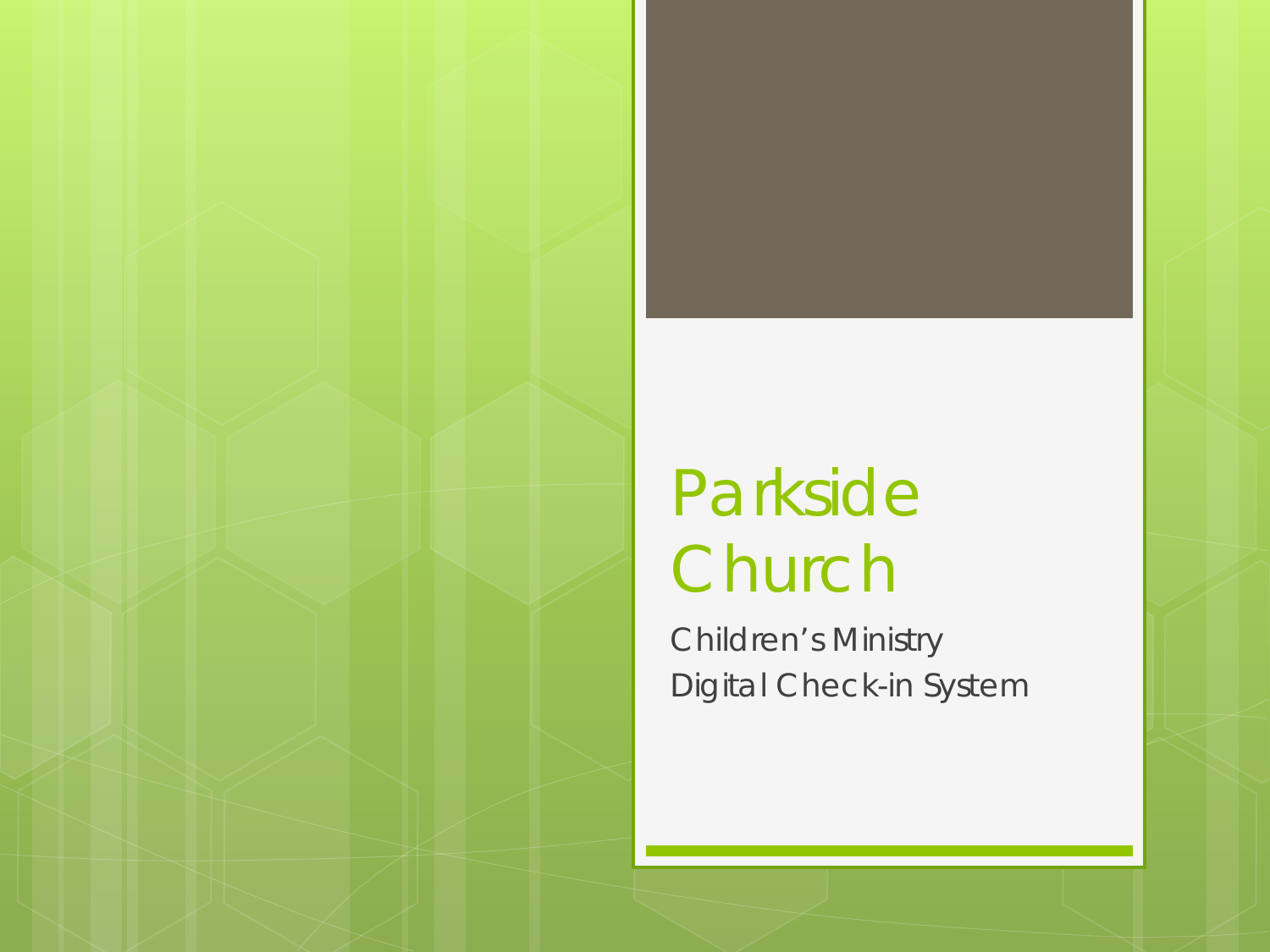## Welcome to the Digital Age!

In our continuing commitment to provide safety and security within our Children's Ministry, Parkside Church is moving to a digital check-in system. The following pages will give you step-by-step instructions on what to expect when you check your children into ministries.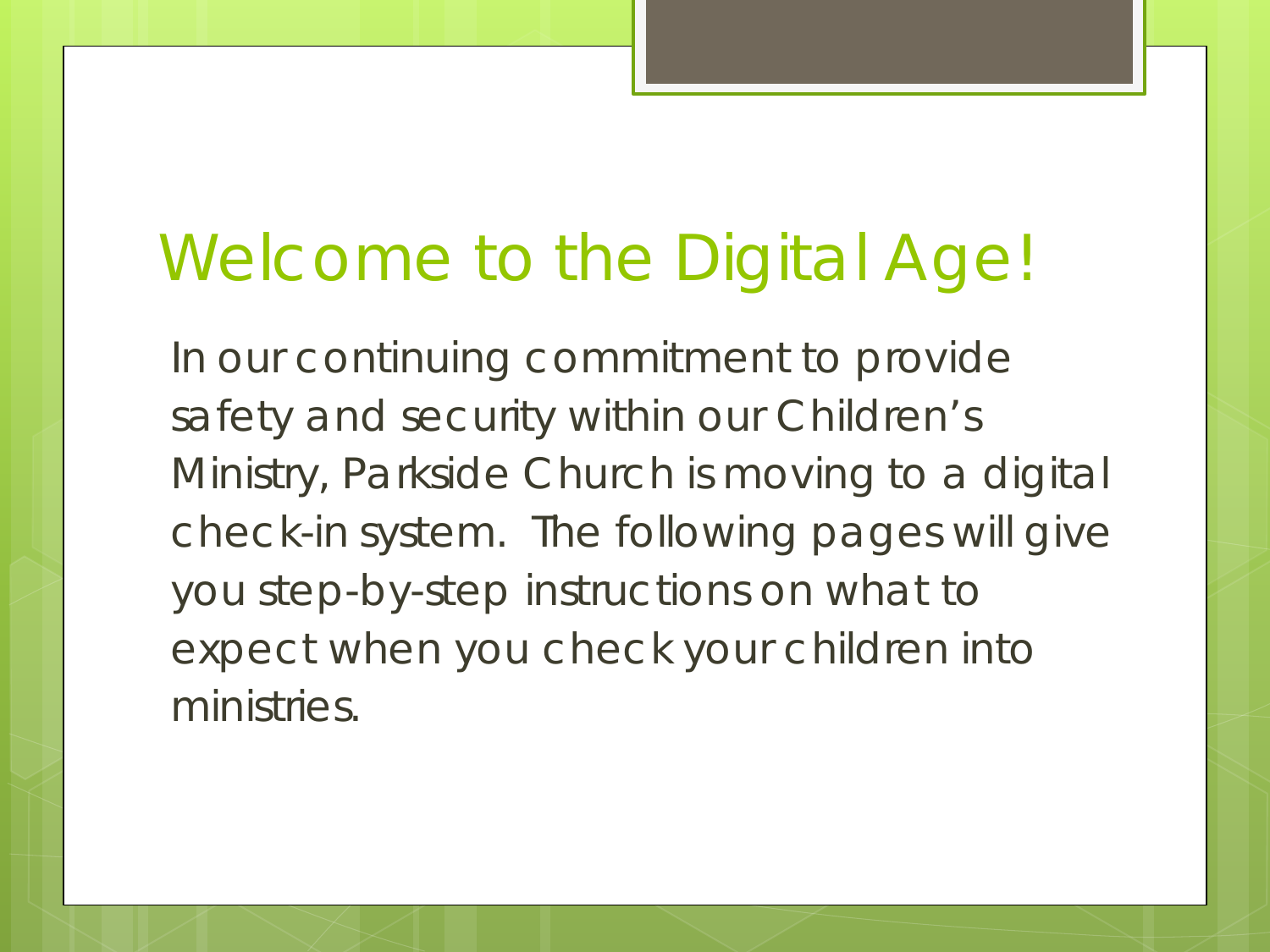

#### Location of Kiosks:

There will be six kiosks available each Sunday for check-in.

Two kiosks will always be at the Visitors' Reception desk and will always be staffed. For the initial weeks we begin utilizing the system, all six kiosks will be staffed with friendly people to assist parents.

One kiosk will be located near the portico entrance inside the playroom. Three other kiosks will be in the nursery/children's wing corridor.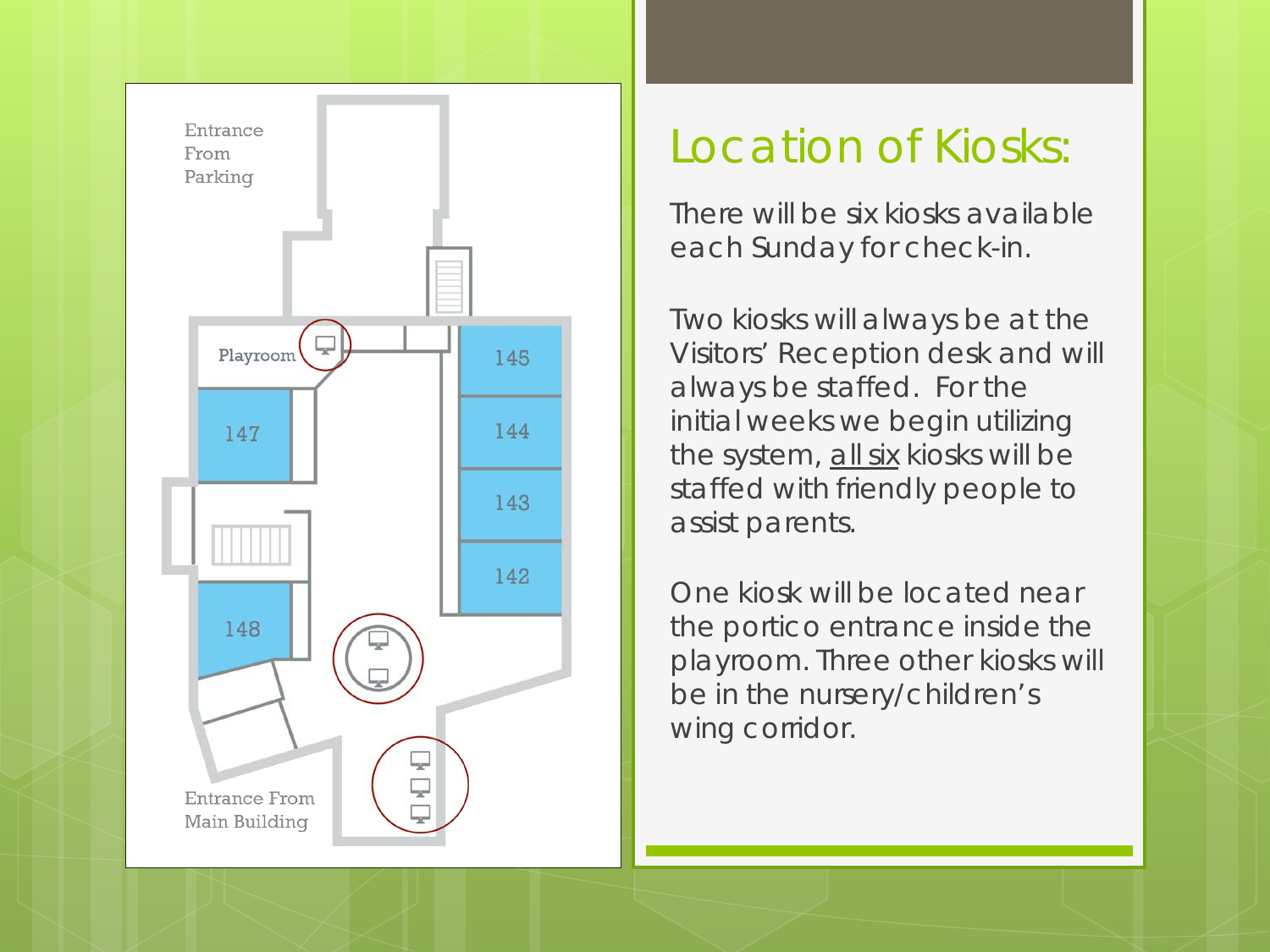#### Search By: Phone# (Last 4 Digits)  $\mathbf \Omega$ Phone# (Last 4) Name 1212  $\overline{2}$ 3 1 5  $6\phantom{1}6$  $\overline{4}$  $\overline{7}$ 8 9 **Back**  $\bf{0}$ **Clear Search** GO

Screen #1:

This is the Welcome screen you will see at any kiosk when you check in.

Use the touchscreen to enter the LAST FOUR digits of your phone number. Hit the "GO" button to begin the search.

If your number doesn't come up correctly, select the "Name" button" and enter your family's last name.

If the system cannot find your family, please go to the Visitor Reception Desk for assistance.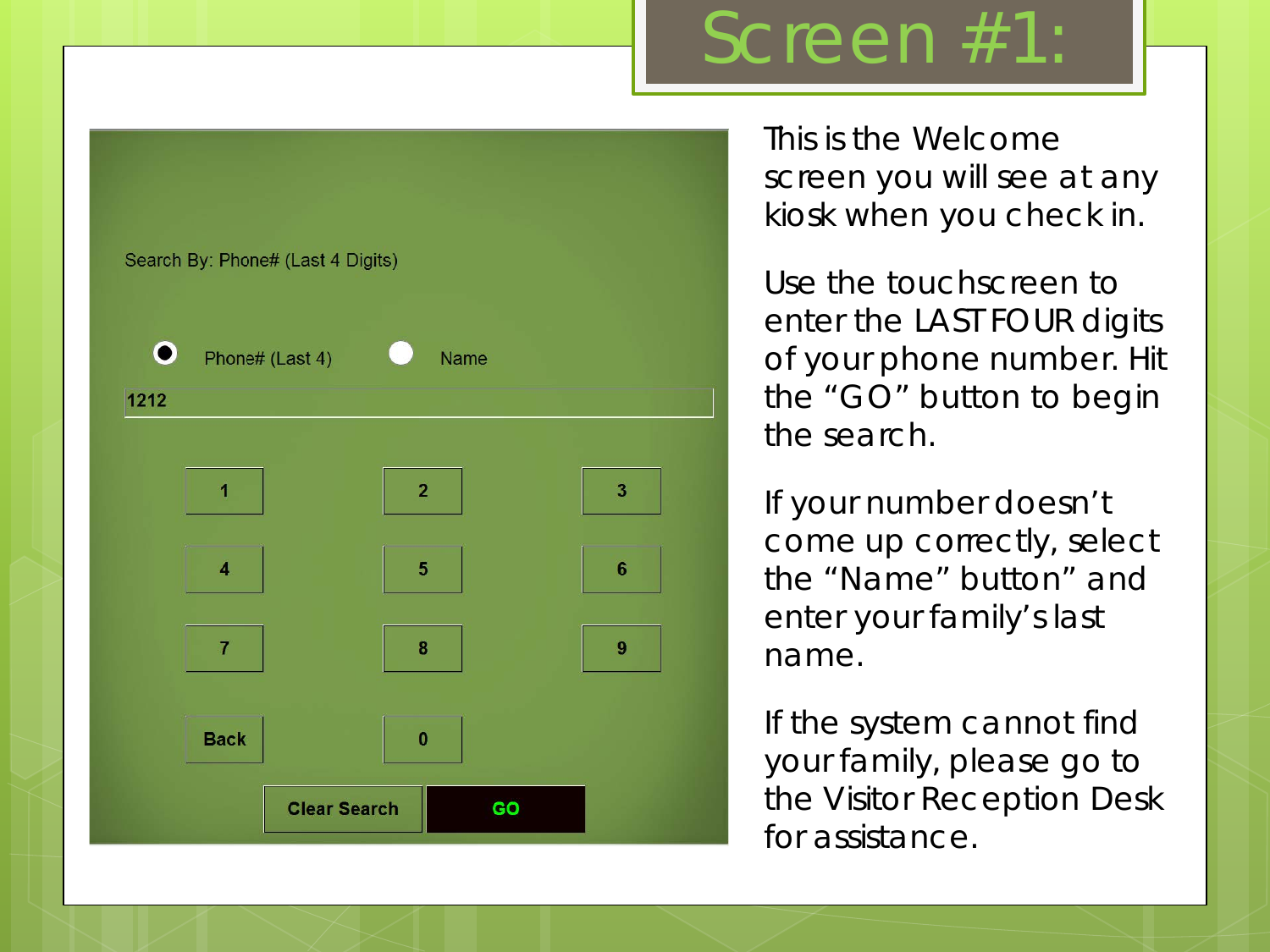### Screen #2



On this screen, you will see names for those who match the four digits you entered or who match the last name.

Use the touchscreen to select the children you are checking in. Select the "Check In" Button to continue.

If you accidentally select the wrong name(s), just re-touch the box next to the incorrect name, and it will be removed from that current check-in list.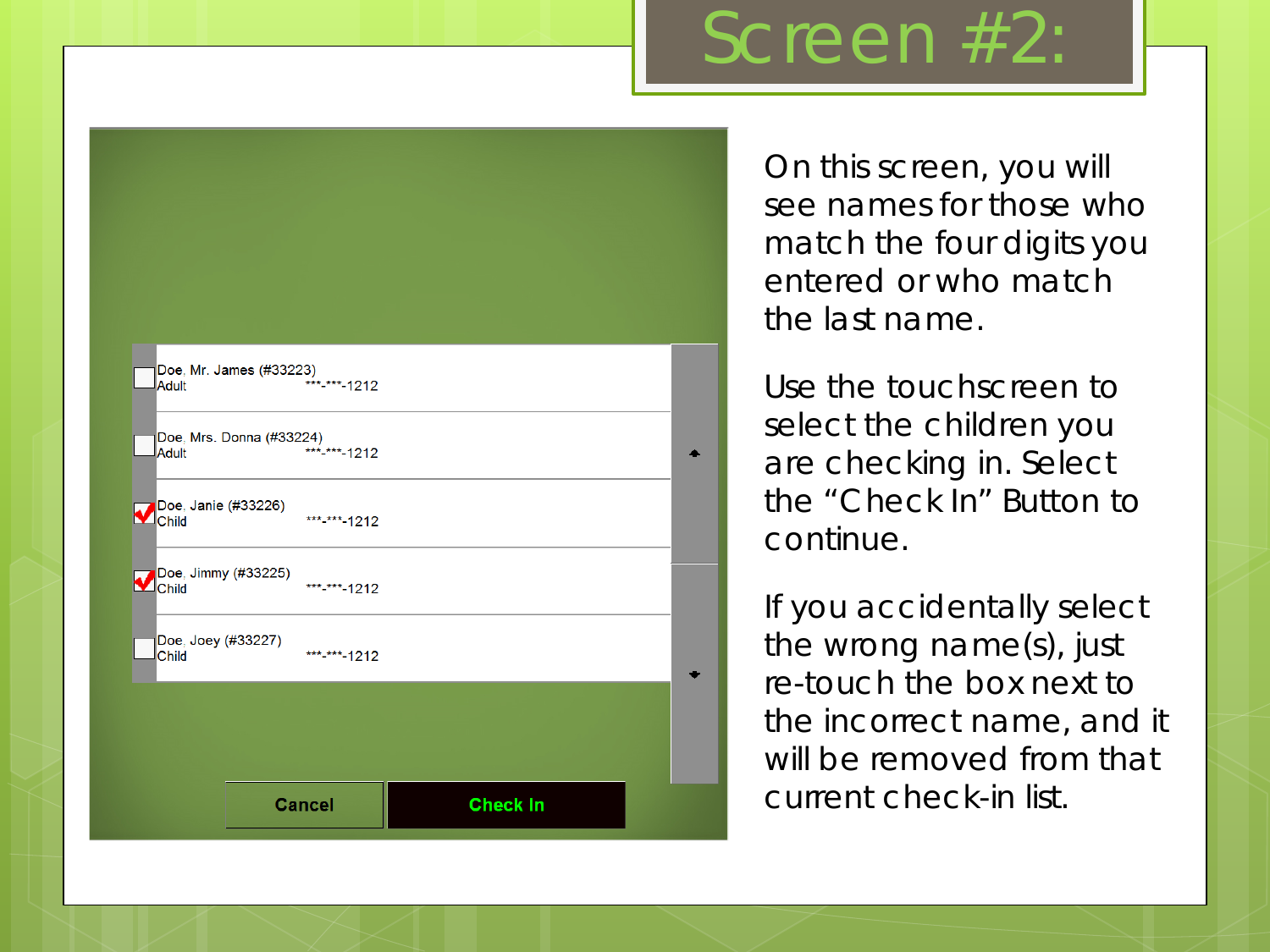### Screen #3:



For each child you are checking in, the class options for that child will be listed on this screen. Touch the box(es) next to the class(es) in which you are checking the child. Select the "Continue Check In" button.

If you are checking in more than one child, this screen will appear again for each additional child after the check-in process is completed for the first child.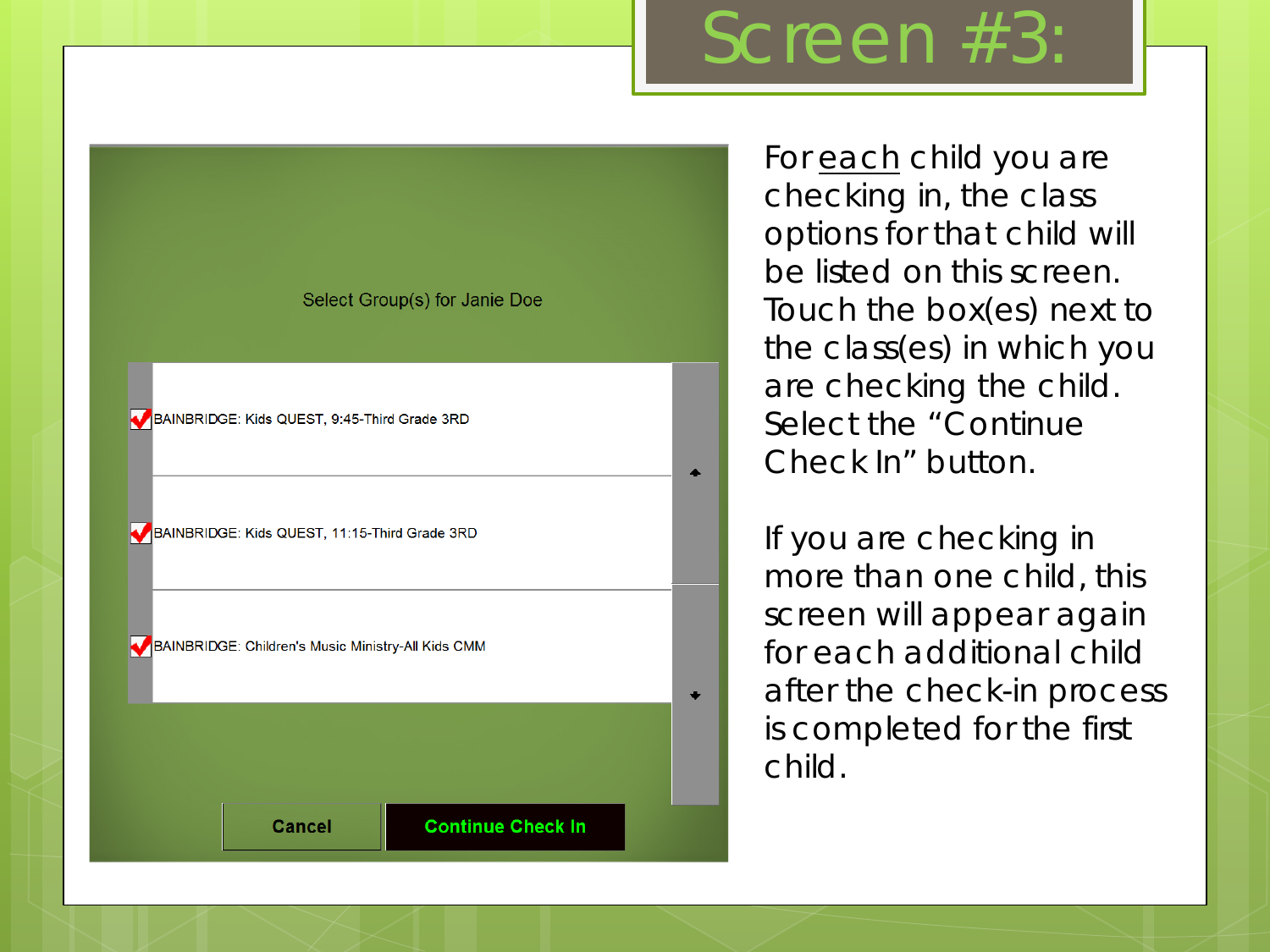#### Screen #4:

Janie Doe

Please take child nametag(s) & parent receipt(s). Proceed to classroom. Have a good morning!

Assigned to: **BAINBRIDGE: Children's Music Ministry-All Kids-CMM** 

You are already checked into: BAINBRIDGE: Kids QUEST, 9:45-Third Grade-3RD / Room No. 245, 246 BAINBRIDGE: Kids QUEST, 11:15-Third Grade-3RD Room No. 245

**MUSIC/CMM** 

This screen will provide verification for the current child you are checking in. The child's name and class selection(s) will appear at the top.

For EACH child, a nametag and parent receipt will print on the printer on the cart's 2<sup>nd</sup> shelf. The parent receipt has a paging/pick-up number that matches the paging/pick-up number on the child's nametag.